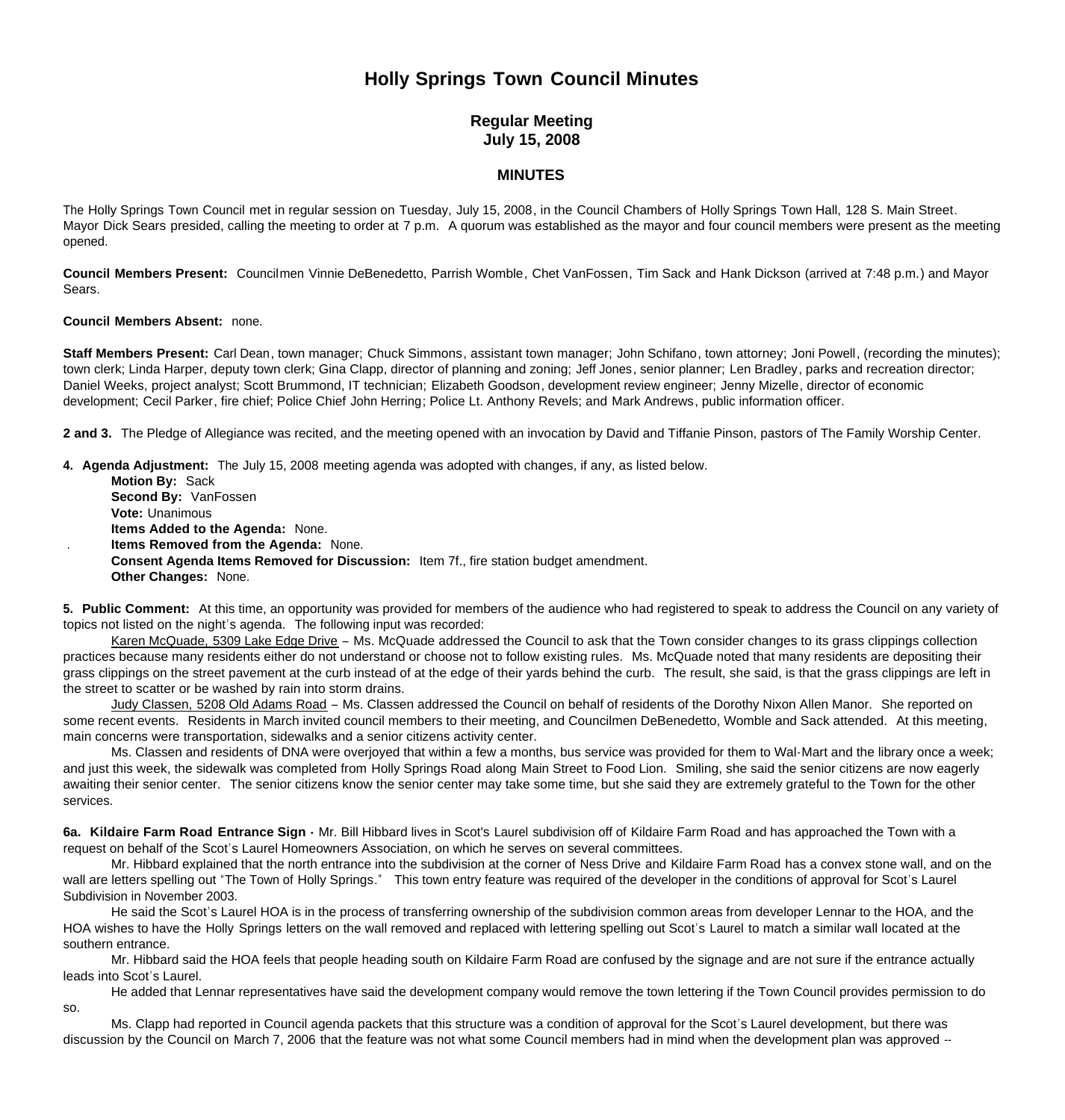specifically that the sign should read "Welcome to Holly Springs" not "The Town of Holly Springs." According to the minutes of that meeting, then Councilman Peter Atwell suggested that the town lettering be removed. The Council approved a motion to meet with the developers of Scot's Laurel to discuss the removal of the lettering.

 Ms. Clapp said that she has many e-mails regarding this topic and that Councilman VanFossen attempted on many occasions to meet with Lennar's representative, Bruce Whitten; however, Mr. Whitten cancelled several meetings that had been scheduled. In October 2006, Mayor Dick Sears was successful in contacting Mr. Whitten to discuss the Town Council's concerns. As a result of this meeting, Mr. Whitten committed to changing the wording to "Welcome to Holly Springs" and that he would not bill the Town the cost of the letters "Welcome To" which would replace "The Town of" even though Mayor Sears offered to pay for the change to ensure that it would happen. To date, this change has not been made.

She said in addition to the decorative sign that was constructed by the developer, a standard town limits sign is in place; however, the stone wall structure was required to be constructed when the Scot's Laurel subdivision was approved in order to provide a "gateway entrance feature" for the town as was specified in the Town's previous 10-Year Comprehensive Growth Plan. Plans and support for having a decorative monument at this corner identifying the Town's corporate limits has been continuously supported by the Council through the adoption of the Northeast Gateway Plan Policies that state a gateway feature is to be installed to "create a sense of arrival into Holly Springs" and in the newly adopted Vision Holly Springs Comprehensive Plan Community Character Section that states in Section 4.4.2 that:

"Secondary Gateways are generally the point along a Major or Minor Thoroughfare where the official corporate limits of Holly Springs begin. By marking these locations with permanent, classic, and timeless features, a subtle statement will be made regarding the goal to create a "village atmosphere" as depicted."

Ms. Clapp advises that should the Town Council agree to allow the Scot's Laurel HOA to change the sign to read "Scot's Laurel" instead of "Welcome to Holly Springs" that the Town will then need to construct a stone column or other feature at this corner which will potentially detract from the attractive appearance that this corner currently provides for visitors and residents entering the Town limits at this point. The Department of Planning & Zoning has received many phone calls from residents regarding how much they like this entrance to Town, Ms. Clapp said.

Councilman Sack said he remembered the meeting at which the monument sign was required.

 Councilman VanFossen said he had no problem with the requested wording change to feature Scot's Laurel because he knows it creates some confusion.

 After much discussion, the consensus of the Council was that the sign should be changed to read "Welcome to the Town of Holly Springs." **Action:** The Council approved a motion to not allow any changes to the lettering on the Kildaire Farm Road entrance feature wall other than for the developer to change the verbiage from "The Town of Holly Springs" to "Welcome to Holly Springs" at the developer's expense.

**Motion By:** Sack **Second By:** VanFossen **Vote:** Unanimous.

**7. Consent Agenda:** The Council approved a motion to approve all remaining items on the Consent Agenda. The motion carried following a motion by Councilman Sack, a second by Councilman DeBenedetto and a unanimous vote. The following actions were affected:

7a Minutes – The Council approved minutes of the Council's regular meeting held on May 20, 2008.

7b. Budget Report – The Council received a report of amendments to the FY 2007-08 budget approved by the town manager. *A* c*opy of the budget amendment report is incorporated into these minutes as addendum pages.*

7c. Resolution 08-35 – The Council adopted Resolution 08-35 to begin the town's process of issuance of revenue bonds for the Harnett County water capacity purchase and plant expansion and refinancing of the previous revenue bond from 1999. *A* c*opy of the Resolution 08-35 is incorporated into these minutes as addendum pages.*

7d. Green Oaks Parkway Project Change Order #2– The Council approved contract change order #2 in the Green Oaks Parkway project in the amount of \$25,670 for environmental oversight professional services. *A* c*opy of contract change order #2 is incorporated into these minutes as addendum pages.*

7e. Green Oaks Parkway Project Change Order #3 – The Council approved contract change order #3 in the Green Oaks Parkway project in the amount of \$8,130 for silt clean-out. *A* c*opy of contract change order #3 is incorporated into these minutes as addendum pages.*

7f. Budget Amendment, Fire Station No. 3 – This item was removed during Agenda Adjustment.

 7g. Budget Amendment, \$865 – The Council adopted an amendment to the FY 2007-08 budget in the amount of \$865 to receive insurance proceeds to repair a damaged parks and recreation vehicle. *A* c*opy of the budget amendment is incorporated into these minutes as an addendum page.*

 7h. Budget Amendment, \$3,271,000 – The Council adopted an amendment to the Water Project Fund to establish a project budget in the amount of \$3,271,000 for the town's reclaimed water project. *A* c*opy of the budget amendment is incorporated into these minutes as addendum pages.*

 7i. Jones Park Greenway Change Order – The Council approved contract change order in the amount of \$22,000 for Jones Park greenway trail construction. *A copy of the contract change order is incorporated into these minutes as addendum pages.*

#### **Item Removed from the Consent Agenda:**

 7f. Budget Amendment, Fire Station No. 3 – Councilman DeBenedetto asked if the town had heard from the Department of Insurance as to whether the plans the town has to lease a building and sparsely man and equip the facility would be acceptable.

Mr. Dean reported that personnel would be designated for that site, but the town will not have to fully staff it until September 2009.

 Councilman DeBenedetto said he had a concern that the town bought a used fire truck for \$2,500. He said he wanted an assurance that the town was not making a mistake.

 Chief Parker said the town currently has a back-up fire truck that will be moved to Fire Station No. 3. The recently purchased used fire truck will be equipped and put into reserve as a replacement back-up to be used only in the case that one of the department's existing engines breaks down.

Councilman Womble also expressed displeasure that the town had purchased an old fire truck.

There was much discussion about the adequacy of the town's plans and the cost.

Mr. Dean said the town will begin the planning process for a permanent station in this area of town, as it is planned in the town's Capital Improvement Plan,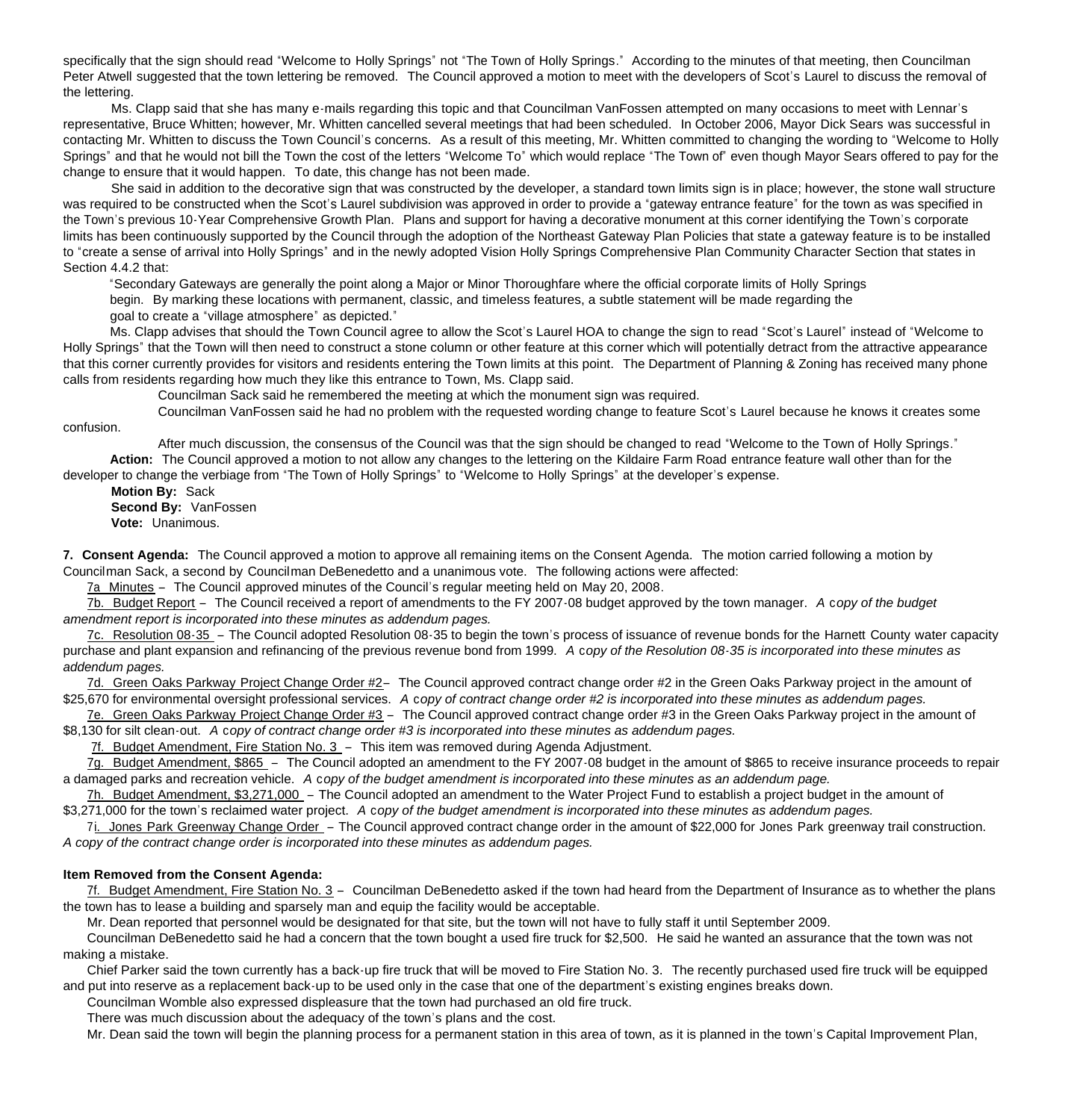which calls for the station to have been built in 2011. He said the Department of Insurance has indicated that the town's stop-gap measure will be adequate to safeguard the town's insurance rating.

 **Action:** The Council adopted an amendment to the FY 2007-08 budget in the amount of \$70,000 to cover the costs of establishing Holly Springs Fire Station No. 3 in temporary quarters. *A* c*opy of the budget amendment is incorporated into these minutes as an addendum page.*

**Motion By: DeBenedetto Second By:** Womble **Vote:** Unanimous

**8a. Annexation Petition A08-05, Adams, Coley, Lorenzen, Vaughan Properties** – Mr. Jones said that at the June 17 Town Council meeting, the public hearing for this petition was opened and closed; however, action was deferred by the Council at the request of the applicant until July 15.

 The applicant, Mr. Jones reported, is Mr. Jay Gilleece who said contractual obligations are not yet complete and he would ask that the Council further defer action until Aug. 19.

**Action:** The Council approved a motion to defer action until Aug. 19 on Annexation Ordinance A08-05.

**Motion By:** Sack **Second By:** VanFossen **Vote:** Unanimous.

**8b. Rezoning Petition 08-REZ-03** – Mr. Jones said this rezoning request relates to the subject property of annexation A08-05. Because annexation did not take place, the rezoning cannot take place and will need to be deferred until Aug. 19.

**Action #1:** The Council approved a motion to defer action until Aug. 19 on Annexation Rezoning 08-REZ-03. **Motion By:** VanFossen

**Second By:** Sack **Vote:** Unanimous.

At this time, 7:38 p.m., Mayor Sears said he and Councilman VanFossen would recuse themselves from discussion of this item although he, personally, no longer has a professional association with Wakefield Development. He said there is a difference of opinion as to whether or not it is necessary for him to do so, but because he and Councilman VanFossen have always recused themselves on topics concerning Wakefield Development, they would continue to do so.

Ms. Powell noted that if the Mayor and Councilman VanFossen were to be recused, there would no longer be a quorum of the Council, in the absence of Councilman Dickson. Councilman Dickson had said he would be a bit late for the meeting, but that he would arrive shortly before 8 p.m.

The Council decided to deviate from the agenda by proceeding to Item 9b. The Council would return to Item 9a. upon the arrival of Councilman Dickson and the ability to maintain a quorum of four Council members.

Councilman Dickson arrived, and the Council at 8:08 p.m. returned to Item 9a. In the meantime, the Council visited Item 9b.

**9b. Resolution 08-36** – Mr. Dean explained that on Feb. 19, 2008, Progress Energy submitted an application to the Nuclear Regulatory Commission (NRC) for a combined license (HAR COL) for two Westinghouse Advanced Passive 1000 (AP1000) Pressurized Water Reactors (PWR) designated as Harris Units 2 and 3 at the Shearon Harris Nuclear Power Plant.

 He said in May, the NRC issued a public notice that it would be gathering information necessary to prepare an environmental impact statement (EIS) in support of the review of the application for the HAR COL. On June 9, NRC officials met with officials from the Town of Holly Springs to 1) explain the NRC environmental scoping process as it relates to the National Environmental Policy Act (NEPA); 2) provide officials an informal opportunity to ask questions concerning the NRC process as it relates to NEPA; and 3) explain the objectives of the scoping meeting.

 During this meeting, NRC staff stated that issues involving safety and security are important to the NRC and will be considered in a separate safety review, and that although the environmental scoping process is focused on those issues affecting the human environment including radiological effects, ecological effects, socioeconomic effects, and effects on the physical environment, that comments regarding safety also may be submitted to the NRC with comments regarding the environmental scoping process and that they would be shared with NRC staff preparing the safety review.

 Mr. Dean said in an effort to communicate to the NRC some of the Town's concerns in a unified voice, Resolution 08-36 has been drafted to include not only some of the environmental concerns that the NRC specifically is seeking, but also other concerns that have been expressed over the last few years.

 Councilman Womble asked if it would be better to be specific in the resolution in describing the exact width of Avent Ferry Road. The Council agreed. Councilman DeBenedetto suggested the replacement of Harris Park, which will be under water with the rise in the lake level. He also suggested that the

town host a fall forum and invite Progress Energy to communicate to citizens what the company's plans are for the plant expansion.

Councilman Womble said he would like to see the relocated park to be a Holly Springs Park rather than a County park.

*At this time, 7:48 p.m., Councilman Dickson arrived.*

 Mayor Sears said he agrees that there should be a public information meeting and has communicated on this subject with Progress Energy that the company hold a meeting to explain what its plans are. Councilman DeBenedetto stressed that he felt like the town should take the lead in organizing the meeting by contacting Progress Energy by letter. Mayor Sears said he would write a letter to that effect to Progress Energy.

**Action:** The Council considered a motion to adopt Resolution 08-36 as amended (to include specific description of road improvements and design on Avent Ferry Road for evacuation purposes) expressing the Town's comments for the Nuclear Regulatory Commission's environmental impact statement related to Progress Energy's application for the expansion of Shearon Harris Nuclear Plant.

**Motion By:** Sack

**Second By:** Womble

In discussion, Councilman Dickson pointed out that the town is the one who approved the schools and developments along Avent Ferry Road and he doesn't think the impact of having additional reactors there would require the company to widen Avent Ferry Road.

Councilman DeBenedetto said he feels the current evacuation routes are inadequate.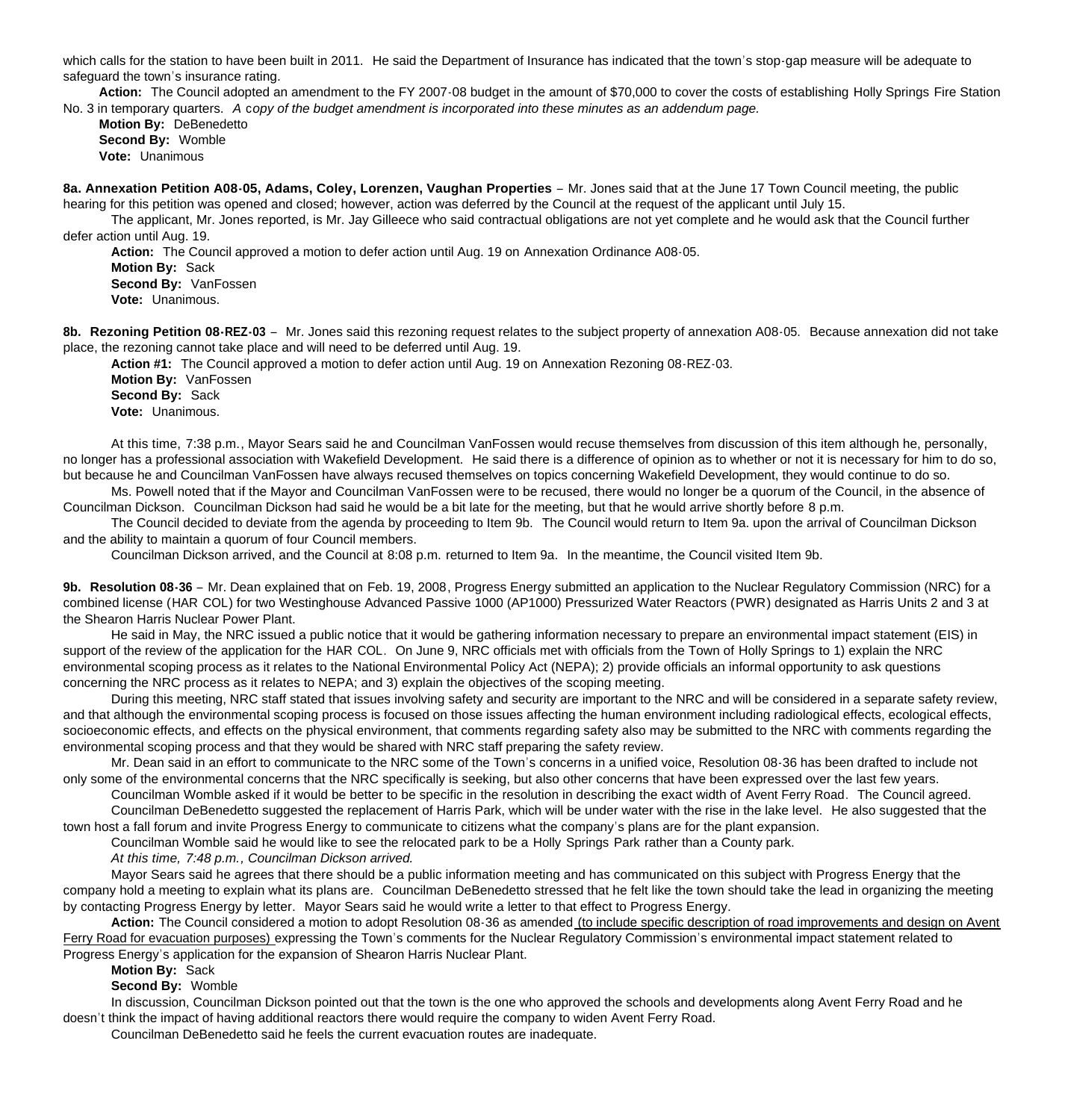Councilman Dickson said that the NRC will not take No. 6 in the list on the resolution very seriously. He suggested that perhaps the resolution should be reworded to ask the NRC to conduct a study to determine if evacuation routes are adequate.

Councilman VanFossen said a lot of people need to get out of the area, but he agrees that the town created the congestion. He suggested that the resolution be reworded to omit a phrase describing the schools.

Mayor Sears asked if the resolution was non-binding.

Mr. Schifano said yes, it was non-binding.

Mr. Dean said he feels the roadwork would still qualify for environmental impact because they will be under water.

Councilman Dickson suggested that there be a wording change to No. 6 in the resolution that requests that Progress Energy widen and resurface roads – in general, not just Avent Ferry Road -- to provide adequate evacuation.

**Amended Motion:** The Council considered an amended motion to adopt Resolution 08-36 as amended so that item 6 would read, "secondary impacts would include the need to widen and resurface roads to provide adequate evacuation;" and otherwise expressing the Town's comments for the Nuclear Regulatory Commission's environmental impact statement related to Progress Energy's application for the expansion of Shearon Harris Nuclear Plant.

**Motion By:** Sack

**Second By:** Womble

**Vote:** Unanimous. The amended motion disposed of the original motion.

At this time, 8:06 p.m., the Council returned to Item 9a.

**Action:** The Council approved a motion to recuse both Mayor Sears and Councilman VanFossen from Item 9a. on the agenda due to the mayor's previous relationship with and Councilman VanFossen's current professional relationship with Wakefield Development.

**Motion By:** Sack **Second By:** DeBenedetto

**Vote:** Unanimous.

**9a. Green Oaks Parkway Project –** Mr. Schifano explained that pursuant to a 2004 Developer's Agreement with Twelve Oaks, LLC (a subsidiary of Wakefield Development) the developer was to construct a two-lane cross section of Green Oaks Parkway from Premier Drive to New Hill Road. Throughout construction of this project over the last year, the town has requested the developer to do additional work that was beyond the scope of their responsibilities for the two-lane construction, such as widening the culverts and headwalls to accommodate the four-lane portion, the installation of a re-use line and potable water line to serve properties other than the developer, alignment shift precipitated by Novartis and additional design costs that were incurred by the developer with respect to the town's requested changes.

 He said having the developer do this work at this time as opposed to having to re-construct these components (such as headwalls and culverts) later with the construction of the 4-lane portion of the roadway represents a significant cost savings to the Town.

The amount that the Town owes the developer for the additional work is approximately \$1,082,000.

 Mr. Schifano said the developer has completed a significant portion of the work; however, the company apparently has run into some financing difficulties that affect the completion of the two-lane roadwork, a responsibility of the developer, which is estimated to be \$650,000.

 He said since the Town owes the developer this amount, and the developer owes their contractor more than the cost to complete the road, the contractor, Fowler Grading, has agreed to move forward with completing the construction of the two-lane portion if they receive the funds owed to the Developer by the Town.

 He said under this three-party agreement, the Town would pay progress payments for the completion work directly to the contractor with the funds owed, and any balance from the Town's required payment would be paid to the contractor.

 The agreement also provides that the developer repay the Town certain costs incurred by the Town regarding the environmental violations during construction.

Mr. Schifano noted that the way the project was scheduled provided a cost-savings to the town of about \$1 million for the four-lane roadway.

Councilman Sack asked if there is time limit in the contract and whether meeting the time line would be hold punitive damages.

Mr. Schifano said yes, that the time limits was 54 days. The penalty for not making the deadline, he said, would be \$500 per day.

Councilman Sack asked Ms. Sudano what she thought about the agreement.

She said it represents a good solution for the town to be able to move forward. She added that budget amendments covering all of the aspects of the agreement and road construction would be forthcoming in September.

Councilman Womble asked if the \$35,000 to be recovered from the developer was included in the agreement.

Mr. Schifano said, yes.

Councilman DeBenedetto asked why was there a need for a three-party agreement. Mr. Schifano explained why.

**Action:** The Council approved a motion to enter into a three-party agreement among Fowler Contracting, Wakefield Development and the Town for the completion of the two-lane portion of Green Oaks Parkway at an estimated cost of \$911,820.

**Motion By:** Womble

**Second By:** Dickson

**Vote:** Unanimous.

 *A* c*opy of the Fowler Contracting, Wakefield Development and Town agreement is incorporated into these minutes as addendum pages.*

 **Action:** The Council approved a motion to readmit Councilman VanFossen and Mayor Sears into the meeting. **Motion By:** Sack **Second By:** Womble **Vote:** Unanimous.

**10. Other Business:** Councilman Womble thanked the engineering department for the sidewalk leading from Wendy's to Food Lion.